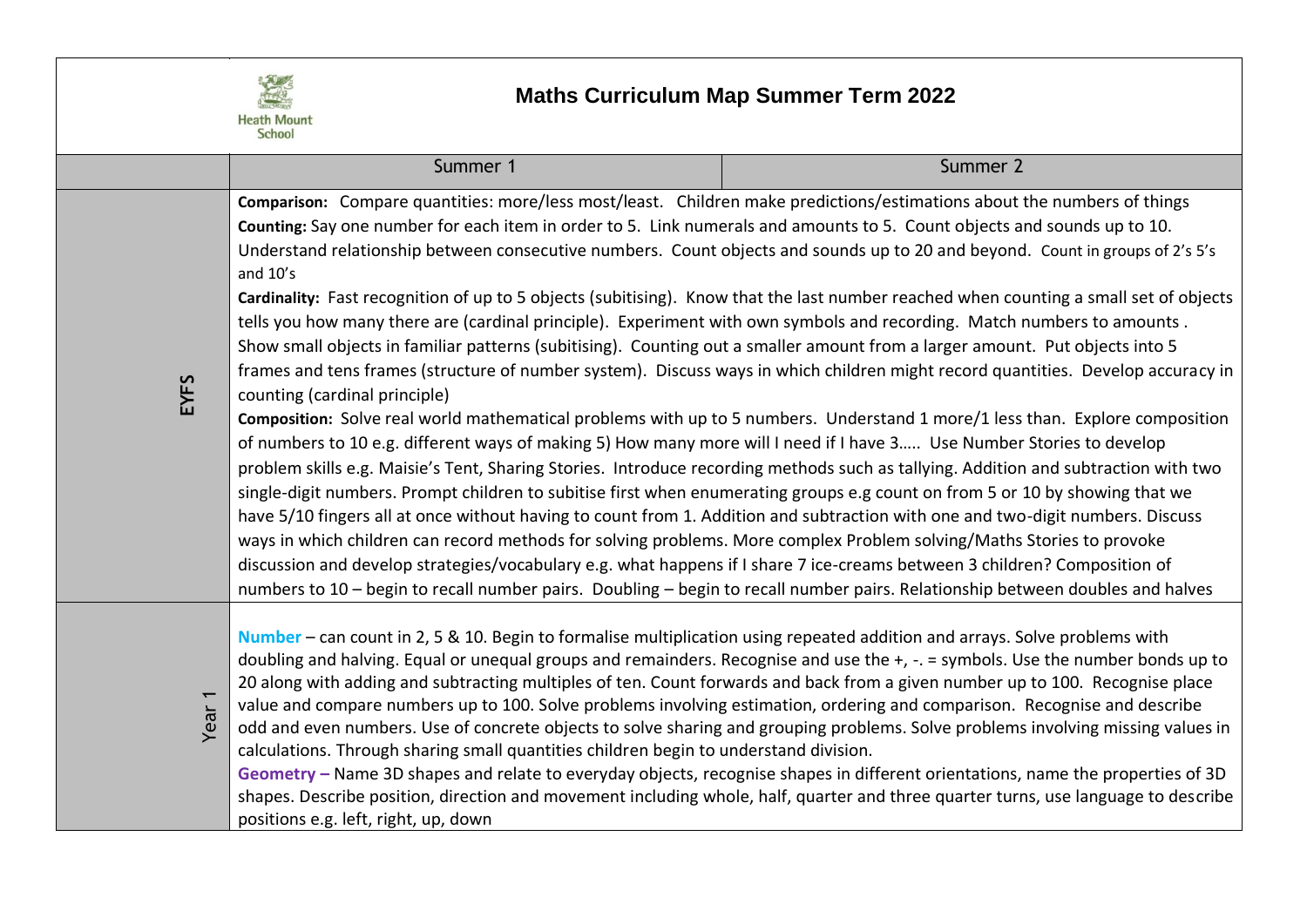|                | Measure - telling the time, O Clock and Half Past. Can draw the hands on a clock. Can measure time in minutes, hours and seconds<br>with equipment. Can sequence events in time. Can describe position and movement. Can comment on capacity using labels such as<br>full, half full etc. Can read units on a scale. Can name 3d shapes and relate to everyday objects. Problem solving with money to<br>find coins relating to a fixed amount. Can solve practical problems and find change<br>Fractions - sharing into equal groups, equal or unequal parts of shapes, find fractions of continuous quantities.                                                                                                                                                                                                                                                                                                                                                                                                                                                                                                                                                                                                                                                                                                                                                                                                                                                                                                                                 |
|----------------|---------------------------------------------------------------------------------------------------------------------------------------------------------------------------------------------------------------------------------------------------------------------------------------------------------------------------------------------------------------------------------------------------------------------------------------------------------------------------------------------------------------------------------------------------------------------------------------------------------------------------------------------------------------------------------------------------------------------------------------------------------------------------------------------------------------------------------------------------------------------------------------------------------------------------------------------------------------------------------------------------------------------------------------------------------------------------------------------------------------------------------------------------------------------------------------------------------------------------------------------------------------------------------------------------------------------------------------------------------------------------------------------------------------------------------------------------------------------------------------------------------------------------------------------------|
| Year 2         | Number - recognise place value and develop fluency in counting. Use pictorial representations and compare amounts. Can find<br>sums and differences. Can use formal written methods. Can use the x symbol and learn 2, 5, 10 times tables, including distributive<br>nature. Begin 3, 4, 8 times tables. Can use the division symbol along with inverse of 2, 5, 10 times table facts. Show that division<br>cannot be done in any order, solve simple problems involving division as sharing<br>Read, write and compare numbers to at least 100, estimating using different representations, develop recognition of patterns<br>within the number system.<br>Fractions - Finding halves, quarters and thirds of amounts and shapes. Find equivalence and fractions of continuous quantities.<br>Count in fractions up to 10 on a number line.<br>Measure - Can tell and write the time to the nearest 5 mins on analogue and digital clocks. Can compare and order masses and<br>capacities. Can record quantities using scales. Can use more than and less than. Solve simple problems using money and be able to<br>give change.<br>Geometry - properties of 2D and 3D shapes. Rotation and right angles. Kow clockwise and anti-clockwise.                                                                                                                                                                                                                                                                                                    |
| $\sim$<br>Year | Number - To identify, represent and estimate numbers using different representations. Count in multiples of 4, 8, 50 and 100.<br>Recall and use multiplication and division facts for the 3, 4 and 8 times tables. Read and write numerals to 1,000. Recognise the<br>place value of each digit in a three-digit number. Solve number problems using known number facts, place value, inverse<br>operations and integer scaling problems.<br>Fractions: Count in tenths and understand tenths as decimals, represent fractions on a number line, find fractions of an amount. To<br>compare and order fractions, to find equivalent fractions, to add and subtract fractions, to solve problems involving fractions.<br>Measure - Months and years, hours in a day, telling the time to 5 minutes. Use the terms 'past' and 'to', use 'morning', 'afternoon',<br>'a.m.' and 'p.m.' to describe the time of day. Use the 24-hour clock, find the durations of events using both analogue and digital<br>clocks, comparing durations, start and end times, measuring time in seconds. Solve time problems in various contexts.<br>Measure and compare mass, add and subtract amounts of mass. Measure and compare capacity, add and subtract amounts of<br>capacity.<br>Geometry - Turns and angles, right angles in shapes: recognise that a right angle is a quarter turn, 2 right angles make a half-turn,<br>3 right angles make three-quarters of a turn and 4 right angles make a complete turn, compare angles: identify whether an angle is |

greater than or less than a right angle in shapes and turns, by measuring, comparing and reasoning in practical contexts, draw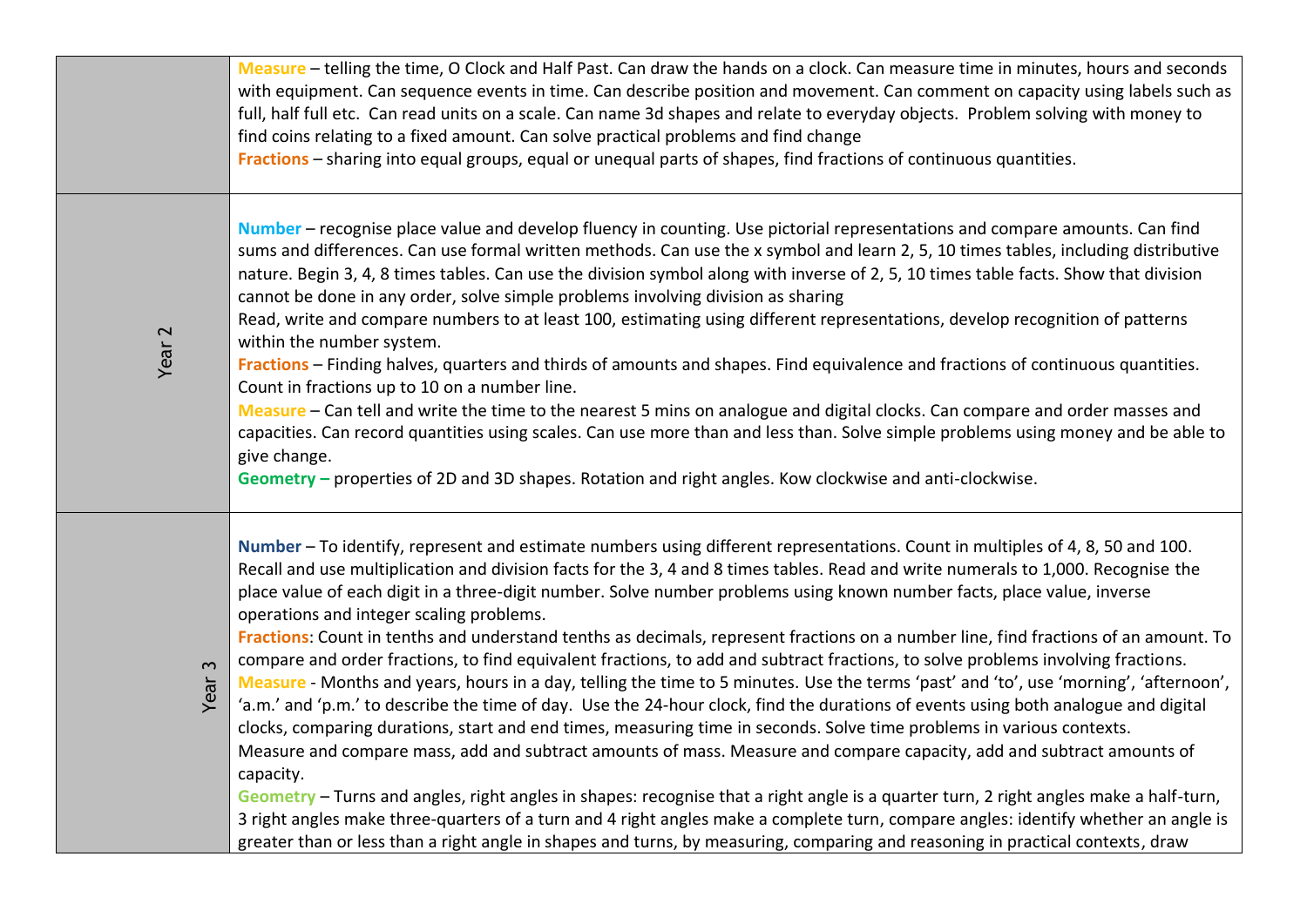accurately: measure and draw straight lines accurately in centimetres and millimetres, horizontal and vertical, parallel and perpendicular: identify and find parallel and perpendicular lines in a range of practical contexts, recognise, draw and describe 2-D and 3-D shapes, make 3-D shapes

**Statistics –** Interpret data using bar charts, pictograms and tables.

**Number** – To read Roman Numerals to 100. Order and compare numbers beyond 1,000. Find 1,000 more or less than a given number. Count backwards through zero into negative numbers. To practice all times-tables to 12 using both multiplication and division facts, knowing they are the inverse of each other. Solve problems involving adding and multiplying using the distributive law, solve integer scaling problems

**Fractions –** to compare and order fractions. To add and subtract fractions with the same denominator. To add and subtract fractions with denominators that are multiples. To write, compare, order decimals. To round decimals to 1 and 2 dp. **Measure –** Money – Using decimal notation with pounds and pence, ordering amounts of money, estimating the total of two amounts.

Time – To tell time to the minute, use am, pm and 24 hour clock. To convert analogue to digital in 12 and 24 hour. To convert units of time from seconds to minutes to hours. To know how many days in a week, weeks in a year, weeks in a month and months in a year, how many and which months are in each season.

To convert between different units of measurement.

**Statistics -** To interpret and represent data on different charts including line graphs.

**Geometry** – Identify whether angles are greater/less than a right angle, compare and classify geometric shapes including quadrilaterals and triangles, identify lines of symmetry in 2D shapes presented in different orientations. To describe movements between positions as translations of a given unit to the left/right and up/down. Describe positions on a 2D grid as co-ordinates in the first quadrant.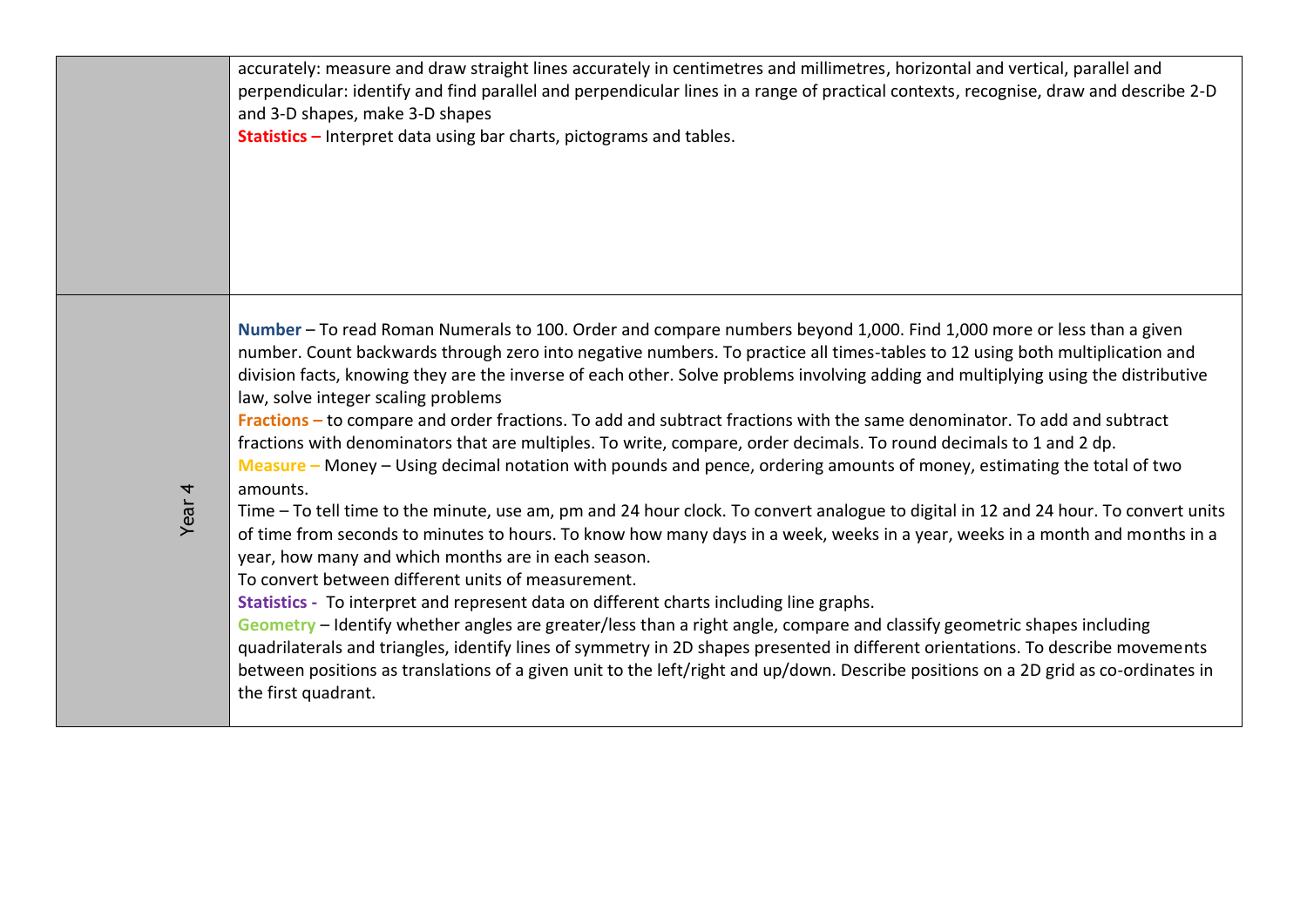**Number/Operations** – To multiply numbers up to 4 digits by 1 and 2 digit numbers using the formal written method. To use the long multiplication method to multiply by two-digit numbers. Divide numbers up to 4 digits by 1, then 2 digit numbers using the formal written method. Divide numbers up to 4 digits and interpret remainders appropriately for the context. Solve problems involving multiplication and division using knowledge of factors, multiples, squares and cubes.

**Fractions** – To multiply and divide decimal numbers by 10, 100 and 1,000. To add and subtract decimals with the same and different number of decimal places, to add and subtract wholes and decimals. Read and write numbers as fractions. Recognise and use thousandths, hundredths and tenths and relate them to decimal equivalents. Round decimals to the nearest whole and 1dp. Read, write and order numbers up to 3dp. To multiply a simple pair of proper fractions. To write fractions in their simplest form. To divide proper fractions by whole numbers.

**Measures** – Compare and estimate volume. Compare and estimate capacity.

**Geometry –** Know how to use a protractor, measure angles using a protractor, draw lines and angles accurately using a protractor, calculate lengths and angles in shapes. Measure and calculate the perimeter of composite rectilinear shapes in cm and m. Calculate and compare the area of a rectangle using standard units. Convert between different units of metric measure. **Statistics** – Can read scales using positive and negative integers.

**Number/Operations** – Can use four operations with fractions, decimals, negatives and mixed numbers. Can use the order of operations (BIDMAS) including powers. Can use a calculator to complete expressions. Can use mental adjustment and understand errors. Can calculate percentages of amounts with and without a calculator

**Fractions** - Compare and order fractions, write one quantity as a fraction of another, convert between units of time in fractions and decimals. Add and subtract fractions with different denominators and mixed numbers using the concept of equivalent fractions.

**Geometry** – Can identify similar shapes from angles and sides. Can use angle properties to find missing values. Can construct and measure angles accurately with a protractor. Can draw triangles given sides and angles. Can use parallel lines with associated

- properties. Can complete angle problems with both regular and irregular polygons. Can distinguish between area, perimeter and
- volume calculating values for rectilinear 2d and 3d shapes. Illustrate and name parts of a circle including radius, diameter and circumference and know that the diameter is twice the radius.

Draw and translate simple shapes on the co-ordinate plane and reflect them in the axes, describe positions on the full-co-ordinate grid.

**Statistics** – Can calculate the mean, median, mode and range of data. Can draw and interpret bar charts and frequency tables including the mode and range. Can interpret and represent conversion rates on a line graph.

**Measure** - Can convert between metric units of length and area. Can convert between different units of time. Can convert between different metric and imperial units.

**Algebra** – Simplify expressions using +, -, ÷ and x with letters, collect like terms, expand a single bracket then a double bracket and simplify sing FOIL. Create an expression, factorise an expression including a common algebraic variable.

Year 6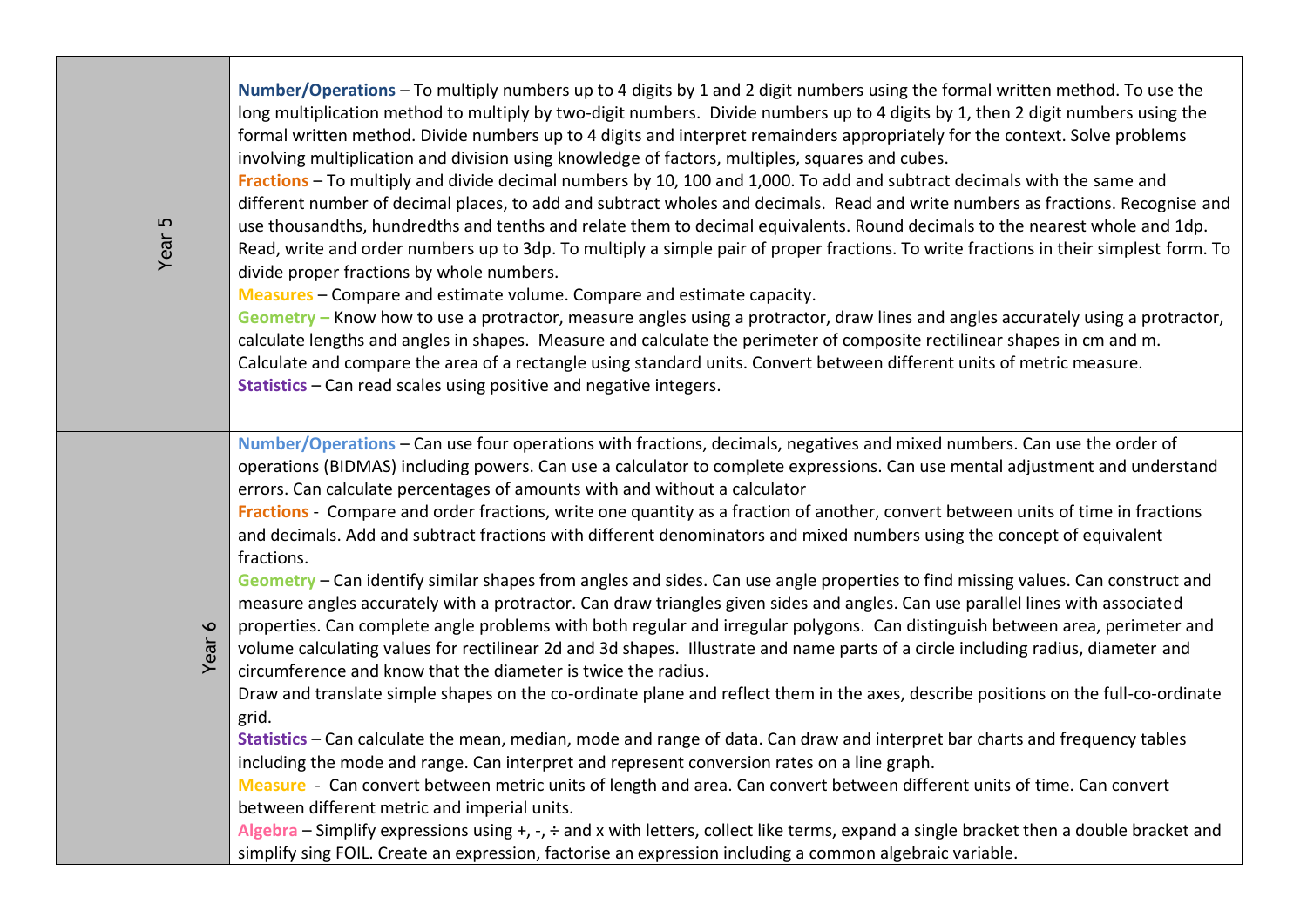Assessment Week 8

**Number** – can use four operations with fractions, decimals, negatives and mixed numbers. Can use the order of operations including powers. Can use reciprocals and powers of 10. Can use factors, primes and multiples including PFD. Can round to decimal places and significant figures. Can convert between FDP. Use ratio to compare value problems. **Algebra** – Can plot straight line graphs, evaluate crossing point of 2 lines, plotting curved graphs. Can complete a table of values and plot graphs of linear equations including the use of the cover up method. Review expanding brackets and factorising an expression using multiplication and factor pairs. **Geometry** – can use angles in polygons to solve problems. Can use angles in parallel lines and communicate reasoning accurately. Can use reflective and rotational symmetry. Can use properties of polygons including names, interior and exterior angles. **Statistics** – Can interpret mean, median, mode and range from tabular data. **Measures: -** Can draw and describe scatter graphs and the relationship between the variables. Can collect data to create and read a travel graph, can draw velocity time graphs to calculate acceleration and distance. Assessment Week 8 **Number** – can use conversion graphs, density formula, compound units including SDT. **Algebra** – can expand, factorise and use negative numbers consistently - review BIDMAS in substitution problems. Can use inverse operations when solving equations. Can set up and solve equations combined with angle and perimeter facts. Common Entrance Week Post-CE Activities

Year<sup>-</sup>

Year 8